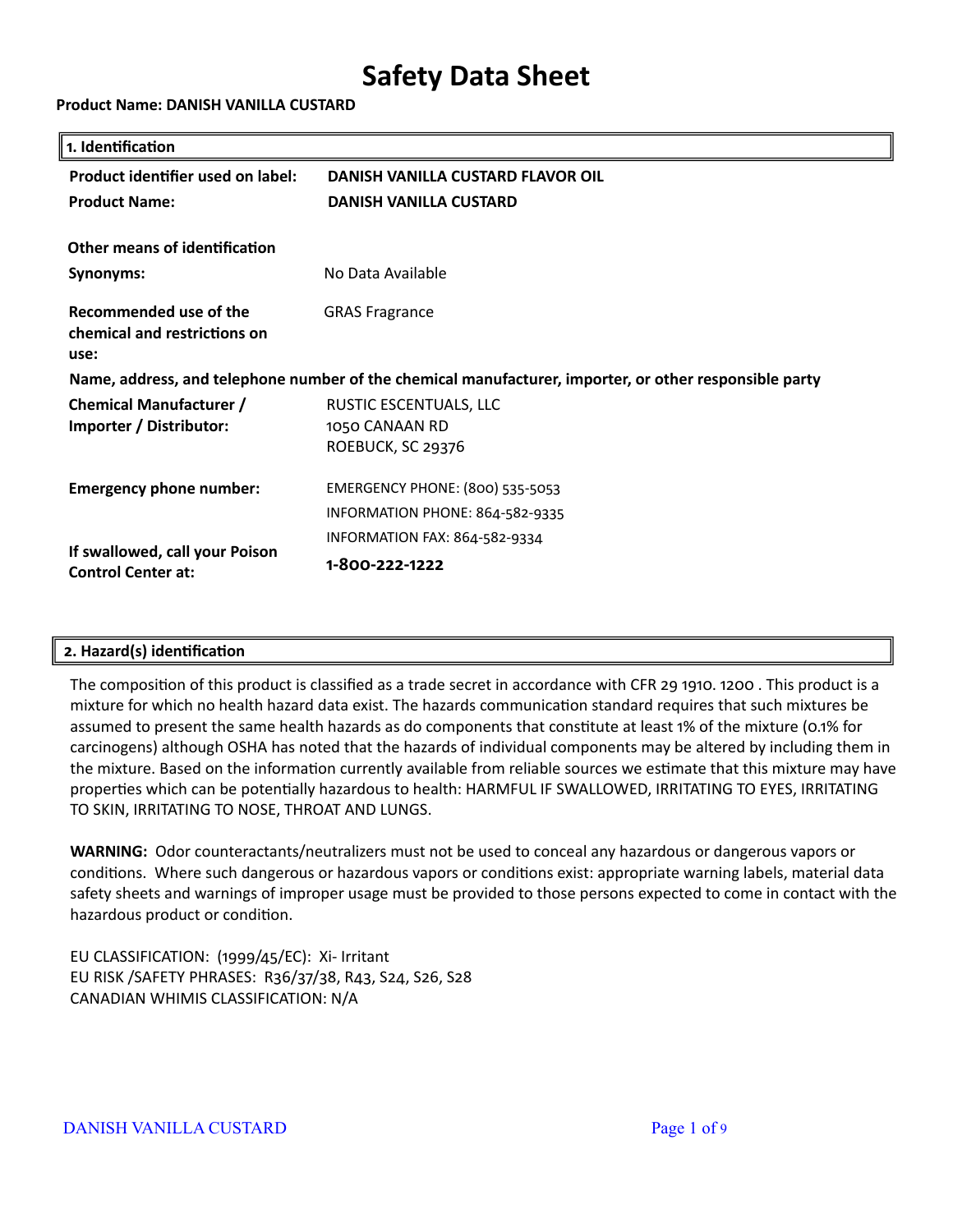### **Product Name: DANISH VANILLA CUSTARD**

 **Classification of the chemical in accordance with paragraph (d) of §1910.1200;**

| <b>Emergency Overview:</b>                                                                                        | At high temperatures, if vapors build up, this product could be flammable. Static<br>electrical charges created by emptying product from containers or near open<br>flames could cause a flash fire. Vapors / fumes generated by heat or evaporation<br>may also cause eye irritation and/or respiratory irritation with throat discomfort,<br>coughing or difficulty breathing. |
|-------------------------------------------------------------------------------------------------------------------|----------------------------------------------------------------------------------------------------------------------------------------------------------------------------------------------------------------------------------------------------------------------------------------------------------------------------------------------------------------------------------|
| <b>ROUTES OF ENTRY:</b>                                                                                           | Skin Contact, Eye Contact, Inhalation, Ingestion.                                                                                                                                                                                                                                                                                                                                |
| <b>ACUTE HEALTH HAZARDS:</b>                                                                                      | May be irritating to skin, eyes and respiratory system.                                                                                                                                                                                                                                                                                                                          |
| <b>CHRONIC HEALTH HAZARDS:</b><br><b>MEDICAL CONDITIONS</b><br><b>GENERALLY AGGRAVATED BY</b><br><b>EXPOSURE:</b> | Unknown<br>Not established. Unnecessary exposure to this product or any chemical should be<br>avoided. Persons with pre-existing skin or lung disorders may be more susceptible<br>to irritating effects.                                                                                                                                                                        |
| <b>CARCINOGENICITY:</b>                                                                                           | OSHA:<br><b>No</b><br>ACGIH: No<br>NTP:<br><b>No</b><br>IARC: No<br>OTHER: No                                                                                                                                                                                                                                                                                                    |

# **3. Composition/information on ingredients**

**The identity of the specific components of this mixture is proprietary information and is regarded to be a trade secret, in accordance with Paragraph 1910.1200 of Title 29 of the Code of Federal Regulations. Please refer to Section 2 for Health Hazard Identification based on the evaluation of the individual components.**

# **4. First-aid measures**

Description of necessary measures, subdivided according to the different routes of exposure, i.e., inhalation, skin and eye contact, and ingestion:

| <b>Eye Contact:</b>           | Contact with eyes can produce burning sensations. Treatment:<br>Irrigate with water immediately, continue flushing eyes with water<br>for 15 minutes. Seek medical attention if irritation persists.                                                                                  |
|-------------------------------|---------------------------------------------------------------------------------------------------------------------------------------------------------------------------------------------------------------------------------------------------------------------------------------|
| <b>Skin Contact:</b>          | Skin contact can produce irritation, or itching of the skin. Frequent<br>or prolonged contact with the concentrated material could possibly<br>cause dermatitis. Treatment: Remove contaminated clothing, wash<br>with soap and water, seek medical attention if irritation persists. |
| Inhalation:                   | Signs of overexposure: Dizziness, nausea. Treatment: Move subject                                                                                                                                                                                                                     |
| <b>DANISH VANILLA CUSTARD</b> | Page 2 of 9                                                                                                                                                                                                                                                                           |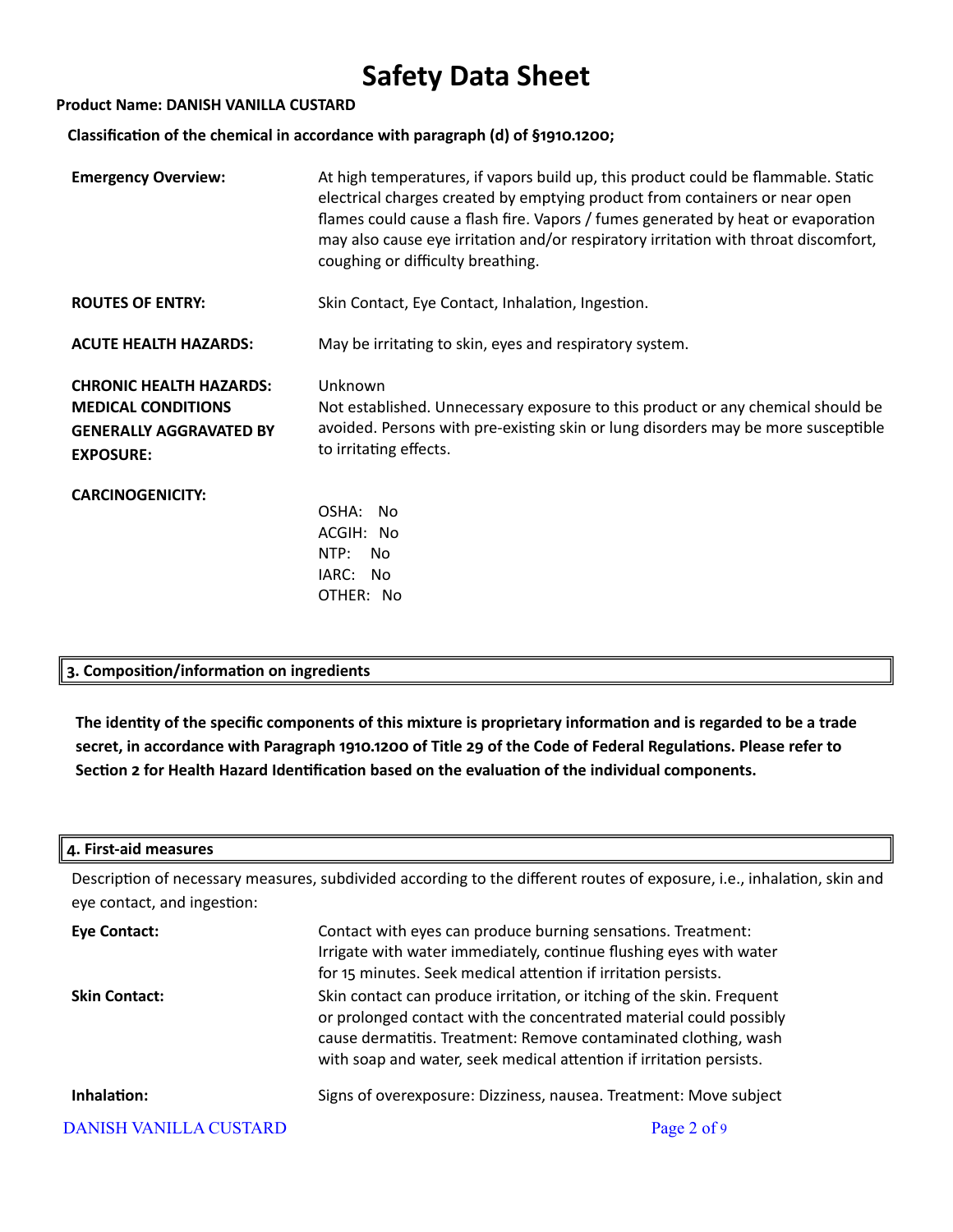### **Product Name: DANISH VANILLA CUSTARD**

|                                                                                             | to fresh air, monitor breathing, give oxygen if breathing is labored,<br>and seek medical advice.                                  |
|---------------------------------------------------------------------------------------------|------------------------------------------------------------------------------------------------------------------------------------|
| Ingestion:                                                                                  | Treatment: Rinse mouth with water immediately, call for medical<br>assistance, give subject milk or water, do not induce vomiting. |
| Most important symptoms/effects, acute and delayed:                                         |                                                                                                                                    |
| <b>Most important</b><br>symptoms/effects (Acute):                                          | No Data Available                                                                                                                  |
| <b>Most important</b><br>symptoms/effects (Delayed):                                        | No Data Available                                                                                                                  |
| Indication of immediate medical<br>attention and special treatment<br>needed, if necessary: | No additional first aid information available                                                                                      |

| $\parallel$ 5. Fire-fighting measures |                                   |
|---------------------------------------|-----------------------------------|
| <b>Flash Points</b>                   | Fahrenheit: >200, Celsius: >93.33 |

This material is a combustible liquid by OSHA classification (Combustible if Flash Point: 142-200°F)

Suitable (and unsuitable) extinguishing media:

| Suitable extinguishing media:                                          | Carbon Dioxide, Dry Chemical, Foam, or other NON-Aqueous<br>material.                                                                                                                                                                                                                    |
|------------------------------------------------------------------------|------------------------------------------------------------------------------------------------------------------------------------------------------------------------------------------------------------------------------------------------------------------------------------------|
| Unsuitable extinguishing media:                                        | No Data Available                                                                                                                                                                                                                                                                        |
| <b>Method Used:</b>                                                    | ASTM D6450 - Continuous Closed Cup                                                                                                                                                                                                                                                       |
| <b>Flammable Limits:</b>                                               | Not determined.                                                                                                                                                                                                                                                                          |
|                                                                        | Specific hazards arising from the chemical (e.g., nature of any hazardous combustion products):                                                                                                                                                                                          |
| <b>Flammability Summary:</b><br>Fire and/or Explosion Hazards:         | Combustible at elevated temperatures<br>Empty containers retain product residue (liquid or vapor) and can<br>be dangerous. They should be rinsed with water and disposed of<br>properly. Soaked rags or paper may pose a spontaneous<br>combustion hazard in unsealed trash receptacles. |
| <b>Hazardous Combustion</b><br><b>Products:</b>                        | Carbon dioxide, Carbon monoxide, Acrid fumes, and other<br>unidentified organic compounds.                                                                                                                                                                                               |
| Special protective equipment<br>and precautions for fire-<br>fighters: | Treat as a chemical fire. Self-contained breathing apparatus and<br>protective clothing should be worn when fighting fires involving<br>chemicals.                                                                                                                                       |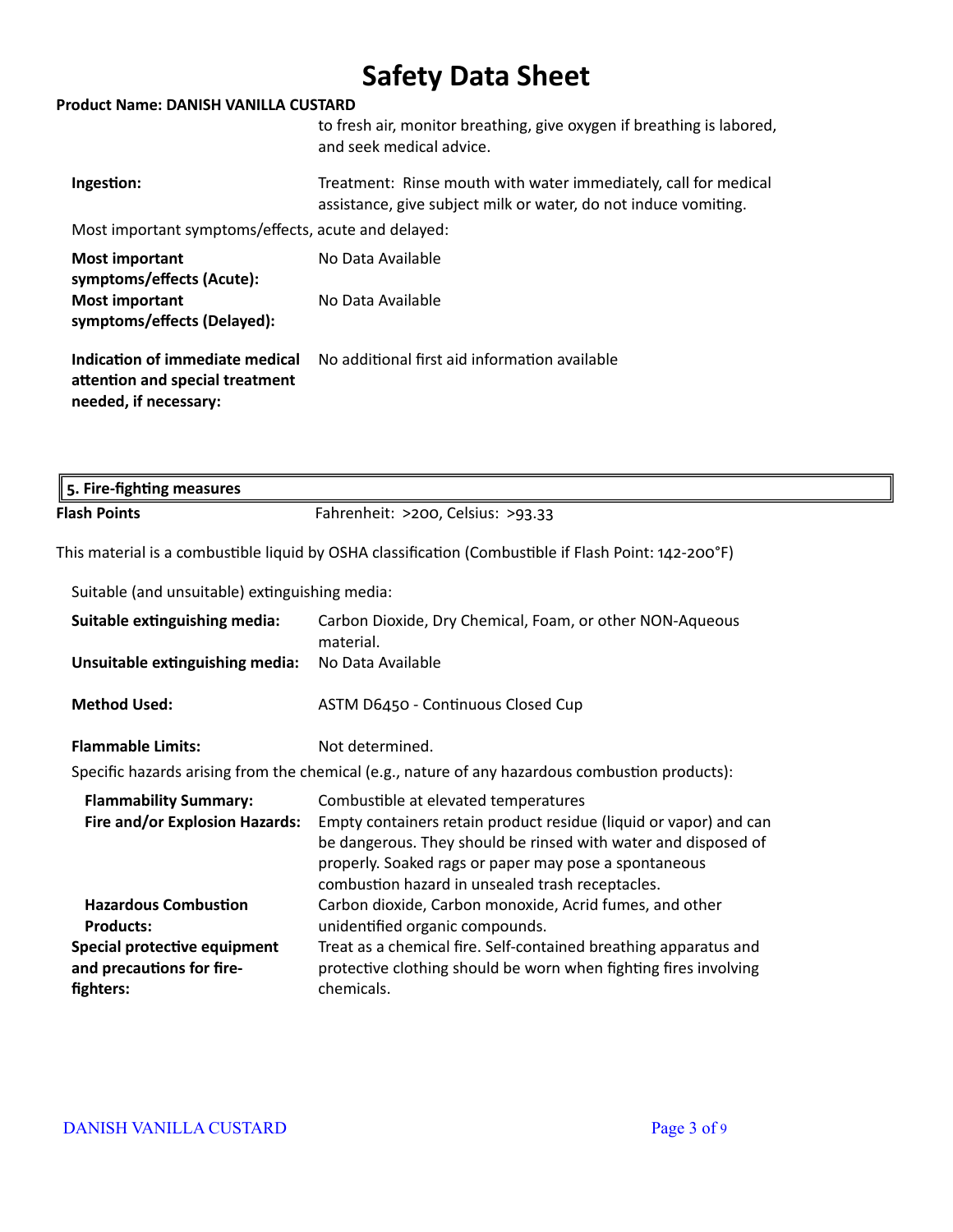**Product Name: DANISH VANILLA CUSTARD**

| 6. Accidental release measures                                   |                                                                                                                                                                                                                                                                                                                                                    |
|------------------------------------------------------------------|----------------------------------------------------------------------------------------------------------------------------------------------------------------------------------------------------------------------------------------------------------------------------------------------------------------------------------------------------|
| <b>Methods and materials for</b><br>containment and cleaning up: | Eliminate all ignition sources. Ventilate area. Contain spill and absorb<br>spill onto inert material. Place material into a suitable container and<br>dispose of in accordance with local regulations. DO NOT leave soaked<br>rags or paper in unsealed receptacles as spontaneous combustion<br>may sometimes occur under certain circumstances. |

# **7. Handling and storage**

Precautions for safe handling: Mildly irritating material. Avoid unnecessary exposure.

# **Conditions for safe storage, including any incompatibilities**

| <b>Conditions for safe storage:</b> | Use splash goggles or face shield when eye contact is possible.     |
|-------------------------------------|---------------------------------------------------------------------|
|                                     | Respiratory protection is not generally required, if desired use    |
|                                     | NIOSH approved organic vapor respirator. Use chemical resistant     |
|                                     | gloves as needed to avoid prolonged or repeated contact. Store in a |
|                                     | cool, dry, well ventilated area away from all sources of heat or    |
|                                     | flame.                                                              |
| <b>Materials to Avoid/Chemical</b>  | Strong oxidizing agents Strong bases                                |
| Incompatibility:                    |                                                                     |

| 8. Exposure controls/personal protection                               |                                                                                                                                                                                                                                                                                                             |  |
|------------------------------------------------------------------------|-------------------------------------------------------------------------------------------------------------------------------------------------------------------------------------------------------------------------------------------------------------------------------------------------------------|--|
| <b>Appropriate engineering</b><br>controls:                            | No exposure limits exist for the constituents of this product. No<br>engineering controls are likely to be required to maintain operator<br>comfort under normal conditions of use.                                                                                                                         |  |
| Individual protection measures, such as personal protective equipment: |                                                                                                                                                                                                                                                                                                             |  |
| Ventilation:<br><b>Eye Protection:</b><br><b>Skin Protection:</b>      | General, meeting ACGIH criteria as needed to control vapor.<br>Use splash goggles or face shield when eye contact may occur.<br>Use chemical resistant gloves as needed to avoid prolonged or<br>repeated contact. Use of a rubber apron is recommended when<br>handling large quantities of this material. |  |
| <b>Work/Hygienic Practices</b>                                         | Good personal hygiene practices should be used. Wash hands after<br>any contact, before breaks and meals, and at the end of the work<br>period. Contaminated clothing and shoes should be cleaned before<br>using again.                                                                                    |  |
| <b>Respiratory Protection:</b>                                         | None generally required. If desired wear a NIOSH approved<br>respirator.                                                                                                                                                                                                                                    |  |
| <b>Exposure Guidelines:</b>                                            | This material is intended for manufacturing use only. Contaminated<br>equipment should be cleaned with soap and water. Do not<br>discharge wash water into lakes, streams, ponds, or public waters.                                                                                                         |  |

# DANISH VANILLA CUSTARD Page 4 of 9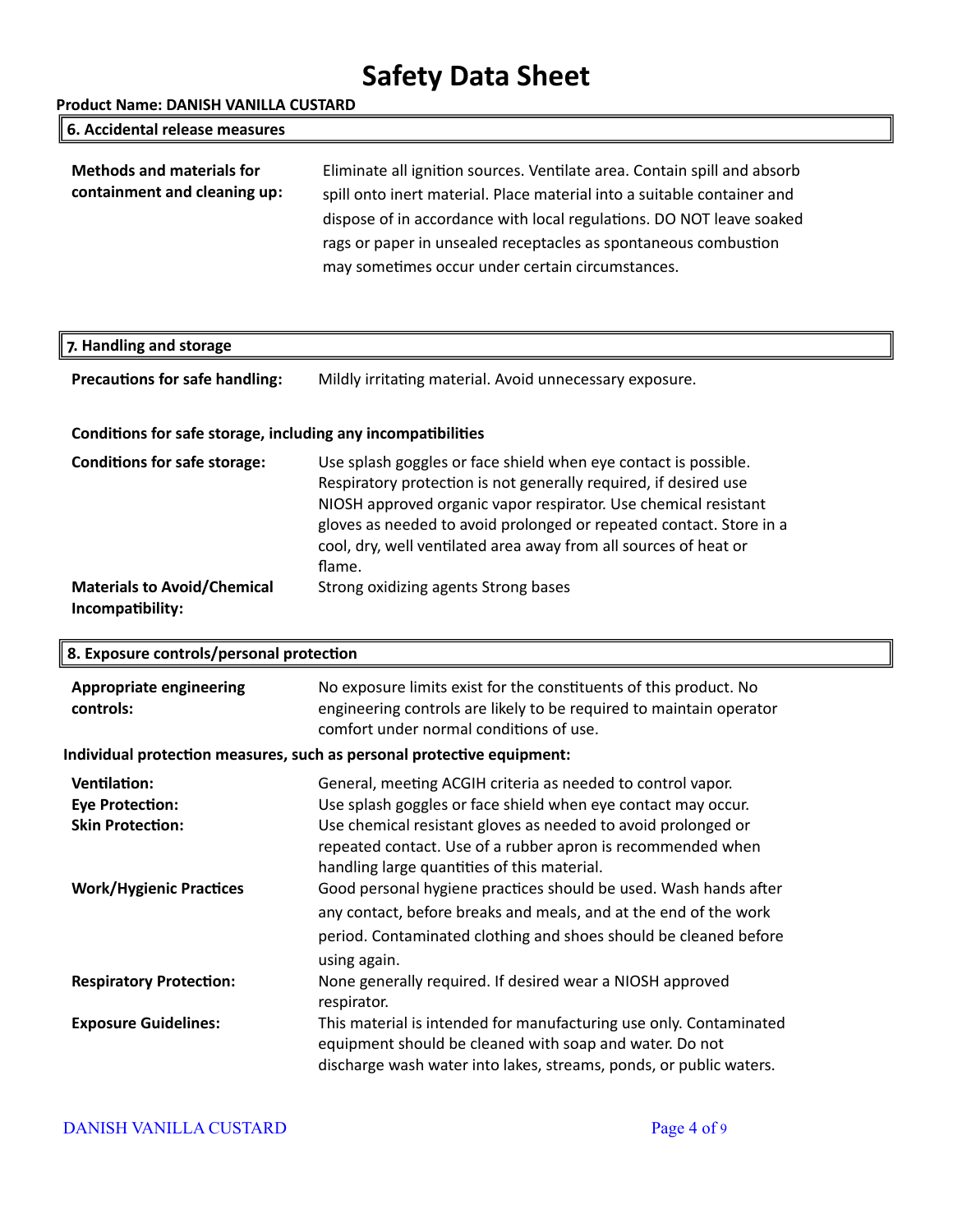# **Product Name: DANISH VANILLA CUSTARD**

# **9. Physical and chemical properties**

**Appearance (physical state, color, etc.):**

| Appearance (physical state):                  | Very pale yellow color |
|-----------------------------------------------|------------------------|
| Odor:                                         | Comparable to Standard |
| <b>Odor threshold:</b>                        | Not determined         |
| pH:                                           | Not Available          |
| Melting Point/Freezing Point (°C):            | No Data Available      |
| Initial Boiling Point and Boiling Range (°C): | No Data Available      |
| <b>Flash Point:</b>                           | $> 200$ º F            |
| <b>Evaporation Rate:</b>                      | No Data Available      |
| Flammability (solid, gas):                    | No Data Available      |
| Upper/lower flammability or explosive limits: |                        |
| <b>Upper Flammable/Explosive Limit:</b>       | Not Available          |
| Lower Flammable/Explosive Limit:              | Not Available          |

| Lower Flammable/Explosive Limit:   | Not Available                                         |
|------------------------------------|-------------------------------------------------------|
| <b>Vapor Density:</b>              | Not Determined                                        |
| <b>Specific Gravity:</b>           | $(H20=1): 0.8761$                                     |
| Solubility(ies):                   | Soluble in water-No                                   |
| <b>Decomposition Temperature::</b> | No Data Available                                     |
| <b>Viscosity:</b>                  | No Data Available                                     |
| <b>Refractive Index:</b>           | No Data Available                                     |
| <b>VOC content:</b>                | Air fresheners whose VOC constituents consist of 100% |
|                                    | fragrance are not subject to the EPA or VOC Emissions |
|                                    | Standards for consumer products.                      |

## **10. Stability and reactivity**

| <b>Reactivity:</b><br><b>Chemical stability:</b>                      | No Data Available<br>This material presents no significant reactivity hazard. Hazardous<br>polymerization will not occur and it will not react violently with<br>water. Contact should be avoided with strong oxidizing agents. |
|-----------------------------------------------------------------------|---------------------------------------------------------------------------------------------------------------------------------------------------------------------------------------------------------------------------------|
| <b>Possibility of hazardous</b><br>reactions:                         | No Data Available                                                                                                                                                                                                               |
| Conditions to avoid (e.g., static<br>discharge, shock, or vibration): | Temperatures above the high flash point of this combustible<br>material in combination with sparks, open flames, or other sources<br>of ignition.                                                                               |
| Incompatible materials:                                               |                                                                                                                                                                                                                                 |
| <b>Hazardous decomposition</b><br>products:                           | None known                                                                                                                                                                                                                      |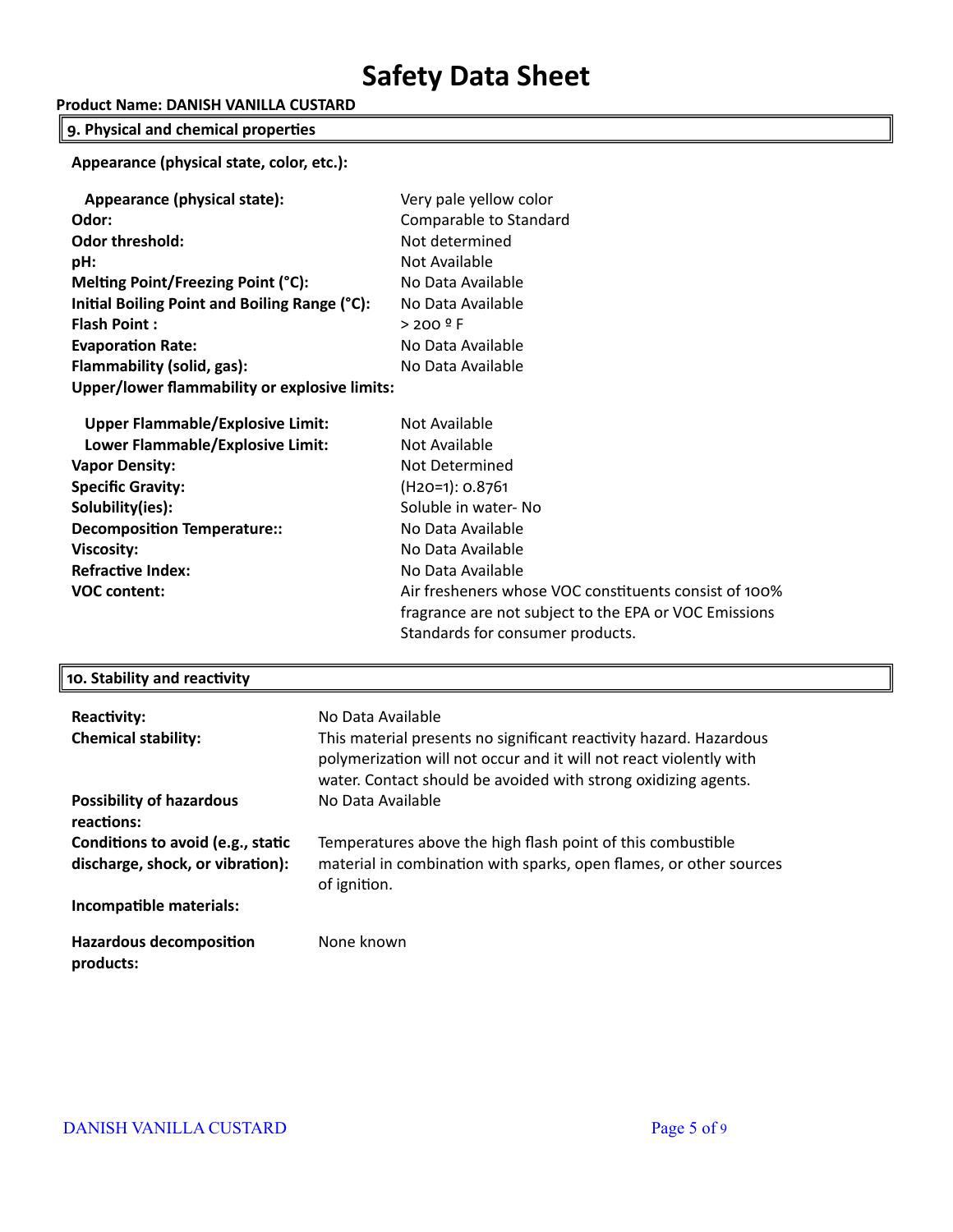## **Product Name: DANISH VANILLA CUSTARD**

#### **11. Toxicological information Information on the likely routes of exposure (inhalation, ingestion, skin and eye contact):** Prolonged contact with the undiluted material may cause irritation. **Symptoms related to the physical, chemical and toxicological characteristics:** No Data Available **Target Organs Potentially Affected by Exposure:** No Data Available **Chemical Interactions That Change Toxicity:** None Known

# **Delayed and immediate effects and also chronic effects from short- and long-term exposure:**

Prolonged contact with the undiluted material may cause irritation to skin, eyes, and respiratory system. May cause serious health effects if swallowed. May cause allergic dermatitis.

## **Immediate (Acute) Health Effects by Route of Exposure:**

| Inhalation Irritation:                               | Inhalation of high vapor concentrations may result in eye, nose, and throat irritation,<br>headache, nausea, and dizziness.                                                |
|------------------------------------------------------|----------------------------------------------------------------------------------------------------------------------------------------------------------------------------|
| <b>Skin Contact:</b>                                 | Repeated or prolonged contact can cause redness, irritation and scaling of the skin<br>(Dermatitis). Normal care and personal hygiene should prevent adverse skin effects. |
| Eye Contact:                                         | Contact with eyes may cause irritation.                                                                                                                                    |
| <b>Ingestion Irritation:</b>                         | Low order of toxicity. Causes irritation of the stomach and intestines, resulting in nausea and<br>vomiting.                                                               |
| <b>Medical Conditions Aggravated</b><br>by Exposure: | May possibly aggravate dermatitis, psoriasis and other skin conditions.                                                                                                    |
| Long-Term (Chronic) Health Effects:                  |                                                                                                                                                                            |

| <b>Carcinogenicity:</b>        | None of the substances have been shown to cause cancer in long term animal |
|--------------------------------|----------------------------------------------------------------------------|
|                                | studies. Not a carcinogen according to NTP, IARC, or OSHA.                 |
| <b>Reproductive and</b>        | No adverse effects on reproduction are known.                              |
| <b>Developmental Toxicity:</b> |                                                                            |
| <b>Mutagenicity:</b>           | No data is currently available.                                            |

### **12. Ecological information**

| <b>Ecotoxicity (aquatic and</b><br>terrestrial, where available):                                                                                                   | This material is not expected to be harmful to the ecology.                      |
|---------------------------------------------------------------------------------------------------------------------------------------------------------------------|----------------------------------------------------------------------------------|
| Persistence and degradability:<br><b>Bioaccumulative potential:</b><br><b>Mobility in soil:</b><br>Other adverse effects (such as<br>hazardous to the ozone layer): | No Data Available<br>No Data Available<br>No Data Available<br>No Data Available |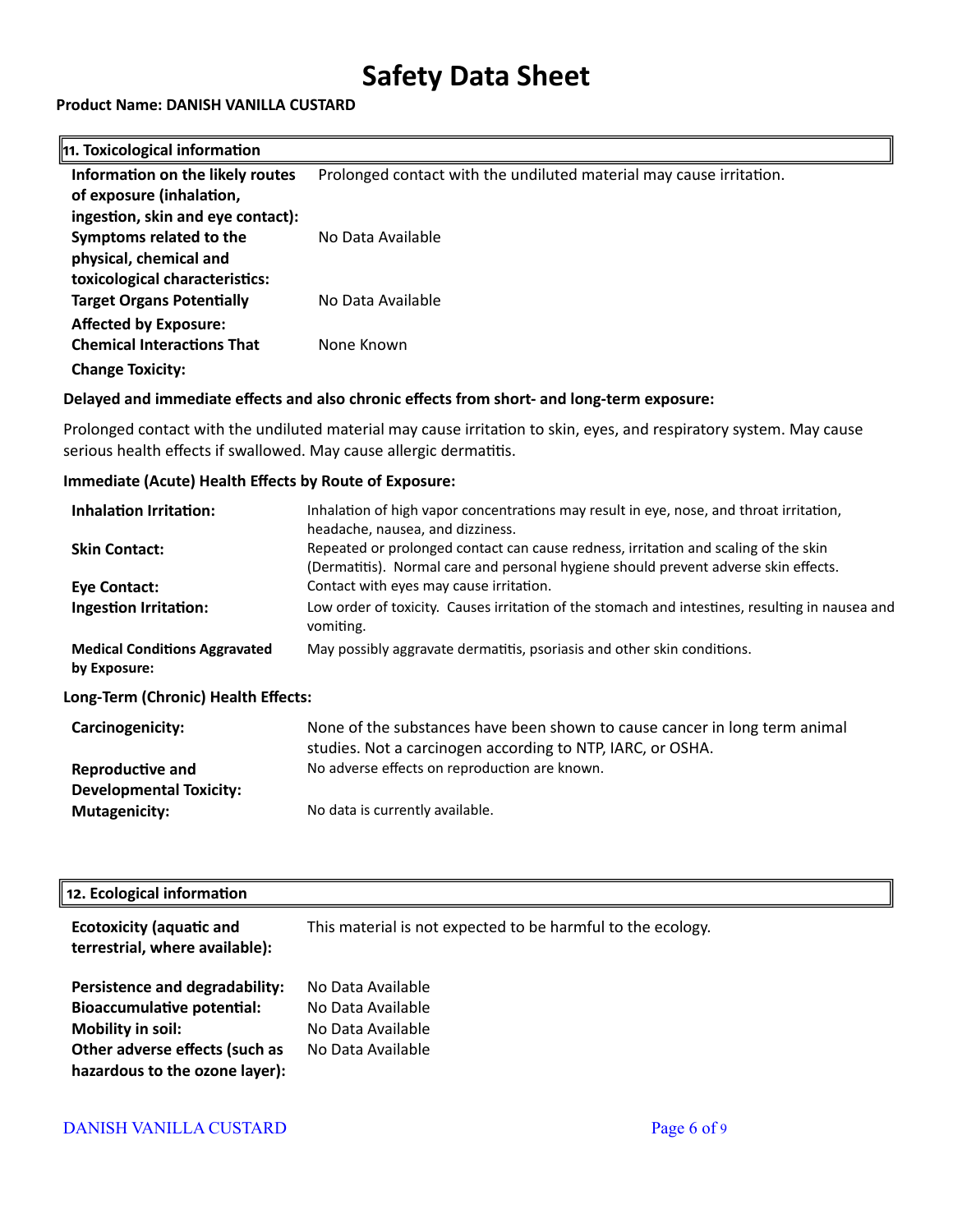## **Product Name: DANISH VANILLA CUSTARD**

## **13. Disposal considerations**

| Description of waste residues and information on their safe handling and methods of disposal, including the |                                                                    |  |  |  |
|-------------------------------------------------------------------------------------------------------------|--------------------------------------------------------------------|--|--|--|
| disposal of any contaminated packaging                                                                      |                                                                    |  |  |  |
| <b>Description of waste residues:</b>                                                                       | Spent or discarded material is not expected to be a hazardous      |  |  |  |
|                                                                                                             | waste.                                                             |  |  |  |
| <b>Safe Handling of Waste:</b>                                                                              | Refer to section 8 for information pertaining to personal          |  |  |  |
|                                                                                                             | protective equipment and exposure controls when handling this      |  |  |  |
|                                                                                                             | material for disposal.                                             |  |  |  |
| <b>Waste treatment methods</b>                                                                              | Dispose of this material at a local, state or federally approved   |  |  |  |
| (including packaging):                                                                                      | landfill, incinerator or recovery facility. DO NOT DUMP INTO ANY   |  |  |  |
|                                                                                                             | SEWERS, ON THE GROUND, OR INTO ANY BODY OF WATER. All              |  |  |  |
|                                                                                                             | disposal practices must be in compliance with all Federal,         |  |  |  |
|                                                                                                             | State/Provincial and local laws and regulations. Regulations may   |  |  |  |
|                                                                                                             | vary in different locations. Waste characterizations and           |  |  |  |
|                                                                                                             | compliance with applicable laws are the sole responsibility of the |  |  |  |
|                                                                                                             | waste generator. As your supplier, we have no control over the     |  |  |  |
|                                                                                                             | management practices or manufacturing processes of parties         |  |  |  |
|                                                                                                             | handling or using this material.                                   |  |  |  |
|                                                                                                             |                                                                    |  |  |  |
| 14. Transport information                                                                                   |                                                                    |  |  |  |
| <b>US DOT Ground Shipping</b>                                                                               | Not Restricted                                                     |  |  |  |

| Not Restricted |
|----------------|
| Not Restricted |
|                |

### **15. Regulatory information**

The following declaration must not be detached from this MSDS. Any copying or distribution of this MSDS should contain the following declaration:

**EPA Toxic Substances Control Act (TSCA):** All of the components of this product are listed on the TSCA Inventory or exempted from TSCA.

### **Canadian WHMIS Classification:** Class B3

#### **EU Labeling:**

Xi- Irritant

R10- Flammable

R36/37/38- Irritation to eyes respiratory system and skin

R43- May cause sensitization by skin contact.

S24- Avoid contact with skin

S26- In case of contact with eyes, rinse immediately with plenty of water and seek medical advice.

S28- After contact with skin, wash immediately with plenty of soap and water.

DANISH VANILLA CUSTARD Page 7 of 9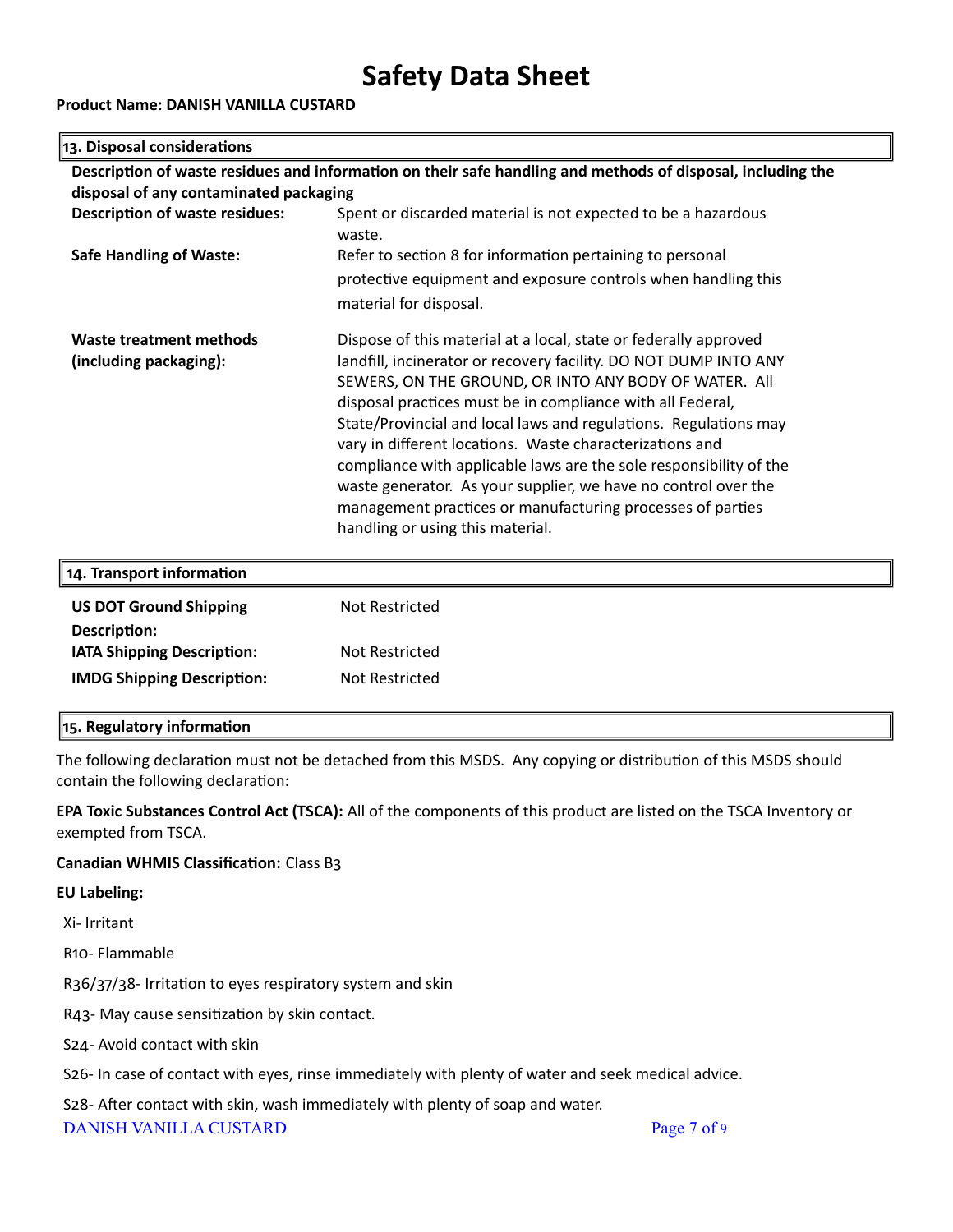## **Product Name: DANISH VANILLA CUSTARD**

**TSCA Status:** All components in this product are on the TSCA Inventory. **California Prop 65:** Does not contain any chemicals listed on California Proposition 65.

### **Regulated Components:**

| <b>Chemical Component</b> | <b>CAS number and</b> | Regulation         | % Range |
|---------------------------|-----------------------|--------------------|---------|
|                           | other unique          |                    |         |
|                           | identifiers           |                    |         |
| None Listed               |                       | California Prop 65 |         |
|                           |                       | Cancer             |         |
| None Listed               |                       | California Prop 65 |         |
|                           |                       | Developmental      |         |
| None Listed               |                       | California Prop 65 |         |
|                           |                       | Reproductive       |         |
|                           |                       | Female             |         |
| None Listed               |                       | California Prop 65 |         |
|                           |                       | Reproductive Male  |         |
| None Listed               |                       | <b>CERCLA</b>      |         |
| None Listed               |                       | <b>SARA 313</b>    |         |
|                           |                       | <b>SARA EHS</b>    |         |
|                           |                       | SARA 302           |         |

HMIS Rating: Health: 1 Flammability: 1 Reactivity: 1

## **16. Other information, including date of preparation or last revision.**

| <b>Revision Date:</b><br><b>Revision Number:</b><br>Disclaimer: | 04-03-2017<br>1<br>The information in this MSDS was obtained from current and reliable<br>sources. However, the data is provided without any warranty,<br>expressed or implied, regarding its correctness and accuracy. Since<br>the conditions for use, handling, storage and disposal of this product<br>are beyond Rustic Escentuals' control, it is the user's responsibility<br>both to determine safe conditions for use of this product and to<br>assume liability for loss, injury, damage or expense arising out of the<br>product's improper use. No warranty, expressed or implied, regarding<br>the product described herein shall be created by or inferred from any<br>statement or omission in this MSDS. Various government agencies<br>(e.g. DOT, EPA, FDA) may have specific regulations concerning the<br>transportation, handling, storage, use or disposal of this product,<br>which may not be reflected in this MSDS. The user should review |
|-----------------------------------------------------------------|---------------------------------------------------------------------------------------------------------------------------------------------------------------------------------------------------------------------------------------------------------------------------------------------------------------------------------------------------------------------------------------------------------------------------------------------------------------------------------------------------------------------------------------------------------------------------------------------------------------------------------------------------------------------------------------------------------------------------------------------------------------------------------------------------------------------------------------------------------------------------------------------------------------------------------------------------------------------|
| <b>DANISH VANILLA CUSTARD</b>                                   | Page 8 of 9                                                                                                                                                                                                                                                                                                                                                                                                                                                                                                                                                                                                                                                                                                                                                                                                                                                                                                                                                         |